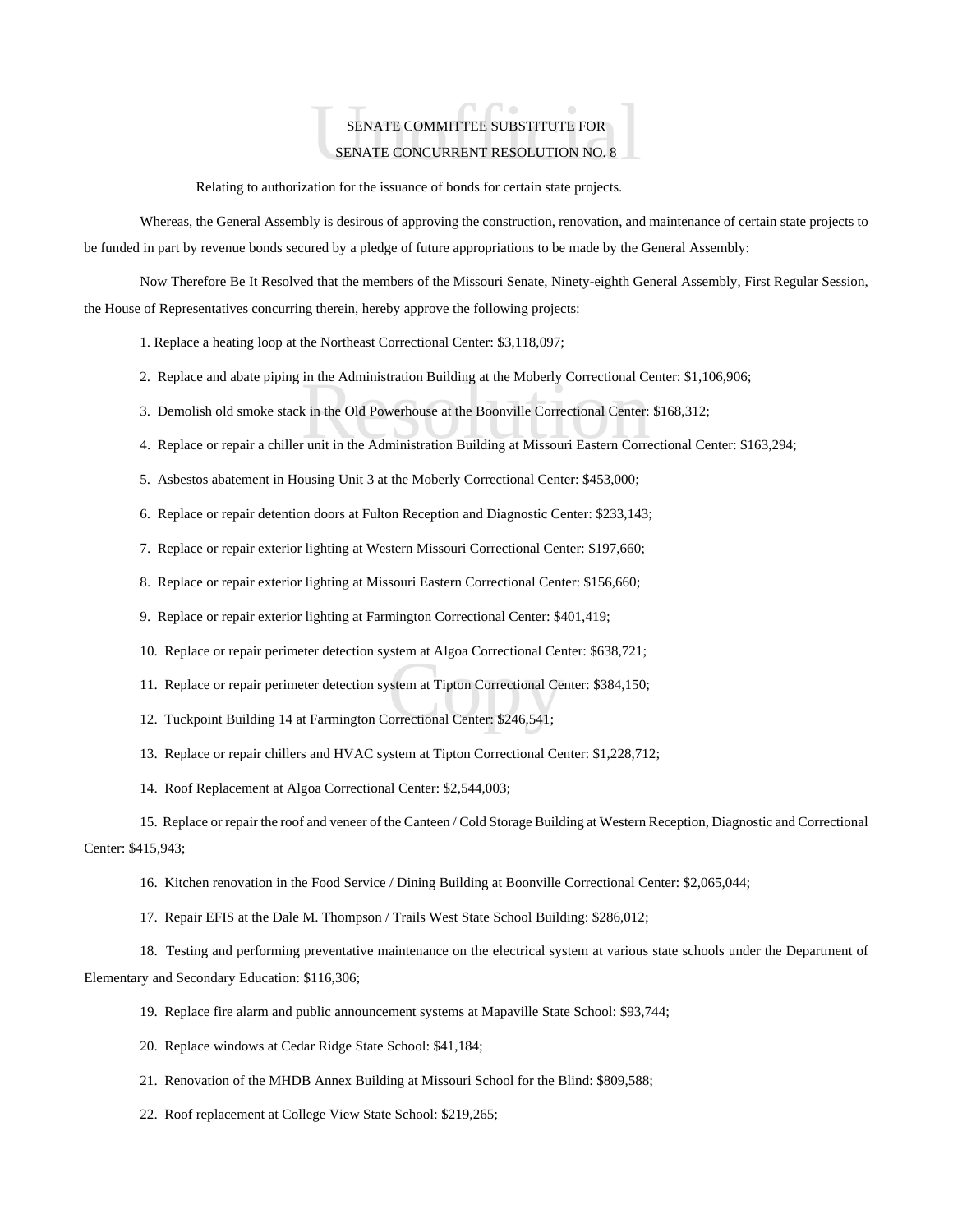- 23. Replace windows at Rolling Meadows State School: \$118,712;
- 24. Replace parking lot at Boonslick State School: \$217,981;
- 25. Replace whistows at Roming Meadows State School: \$110,712,<br>24. Replace fire alarm system at H. Kenneth Kirchner State School: \$57,984;
- 26. Replace fire alarm system and renovate electrical system at E. W. Thompson State School: \$61,485;
- 27. Replace steamlines at Missouri School for the Deaf: \$112,554;
- 28. Roof replacement at Missouri School for the Deaf: \$1,324,963;
- 29. Electrical and fire safety repairs at Greene Valley State School: \$285,226;
- 30. Upgrade fire alarm and electrical system at Current River State School: \$112,247;
- 31. Replace fire alarm system at Autumn Hill State School: \$89,286;
- 32. Replace roof at Boonslick State School: \$265,501;
- ck State School: \$265,501;<br>units at Mississippi Valley State School: \$287,701; 33. Replace rooftop HVAC units at Mississippi Valley State School: \$287,701;
- 34. Exterior renovations and electrical improvements to the Coliseum at the Missouri State Fairgrounds: \$1,476,500;
- 35. Utility upgrades to the west campgrounds at the Missouri State Fairgrounds: \$1,400,000;
- 36. Repair or replace the fire sprinkler system in the Northwest Regional Youth Center: \$193,157;
- 37. Replace the kitchen floor in the H Building at Camp Avery Park Camp: \$111,067;
- 38. Fire safety improvements at Missouri Hills Youth Center: \$304,590;

ilding at Fulton Treatment Cer $\overline{C}$ 39. Replace doors, exit stairs, and floors and repair or paint walls and ceilings in Cottage #4 - Maintenance Building at Missouri Hills Youth Center: \$561,888;

- 40. Replace HVAC and FTC in the Core Building at Fulton Treatment Center: \$249,400;
- 41. Replace or repair the emergency generator at Camp Avery Park Camp: \$252,445;

42. Repair or replace doors, stairs, floors, windows, walls, ceilings, and foundation of Cottage #7 - Spanish Lake at Missouri Hills Youth Center: \$267,583;

- 43. Replace roof at W. E. Sears Youth Center: \$136,059;
- 44. Replace HVAC systems in the School Building at Missouri Hills Youth Center: \$511,610;
- 45. Replace roofs at Missouri Hills Youth Center: \$560,531;
- 46. Replace roofs at Fulton Treatment Center: \$240,535;
- 47. Renovations to Cottage #9 Twin Rivers at Missouri Hills Youth Center: \$256,056;
- 48. Building improvements to the Langsford House Building at Langsford House Youth Center: \$251,536;
- 49. Upgrade HVAC controls in the Guhleman and Hearnes Forensic Centers at Fulton State Hospital: \$1,147,048;
- 50. Upgrade electrical feeders at Fulton State Hospital: \$959,719;
- 51. Replace boiler equipment in the Danny Staples Building at Southeast Missouri Mental Health Center: \$211,501;
- 52. Replace or repair door locksets in the Main Building at St. Louis Psychiatric Rehabilitation Center: \$761,908;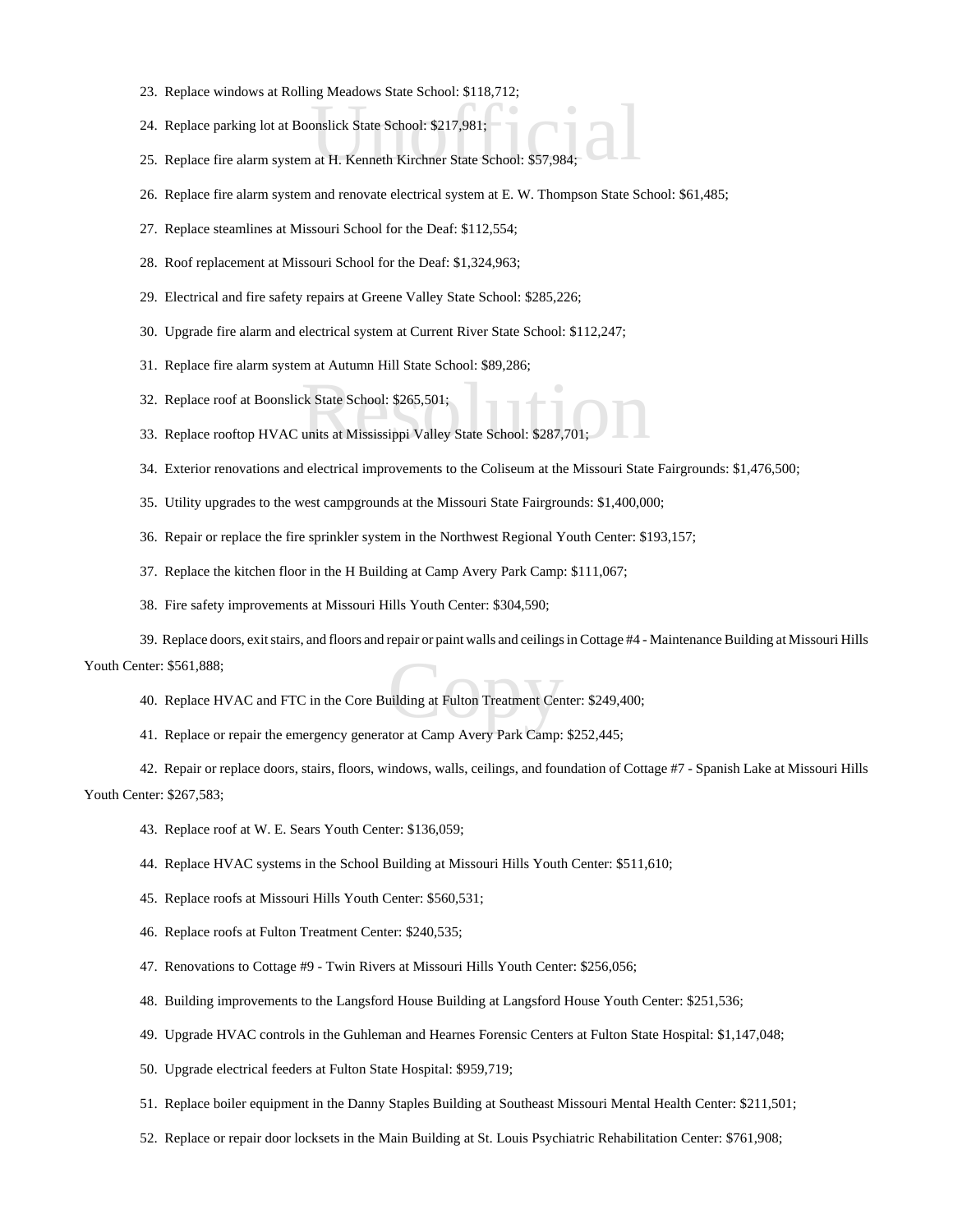- 53. Replace or repair a 3-way valve for loop at the Center for Behavioral Medicine in Kansas City: \$290,967;
- the Main Building at Hawthorn Children's Psychiatric Hostel<br>he Rehabilitation Center at Northwest Missouri Psychiatric 54. Replace HVAC system in the Main Building at Hawthorn Children's Psychiatric Hospital: \$7,108,290;
- 55. Replace door security in the Rehabilitation Center at Northwest Missouri Psychiatric Rehabilitation Center: \$94,707;
- 56. Replace cooling tower for the Rehabilitation Center Building at St. Louis Psychiatric Rehabilitation Center: \$237,000;
- 57. Upgrade HVAC direct digital controls in the Rehabilitation Center at Northwest Missouri Psychiatric Rehabilitation Center: \$1,543,967;

58. Replace or repair the rooftop units, VAV's and DDC at the Kansas City Regional Office of the Department of Mental Health: \$1,074,224;

- 59. Replace security gate operations at Fulton State Hospital: \$190,501;
- 
- 60. Renovate the office area in the Blair Building at Missouri Sexual Offender Treatment Center in Farmington: \$745,501;<br>61. Replace shingle and flat roof of the Springfield Regional Office of the Department of Mental Heal 61. Replace shingle and flat roof of the Springfield Regional Office of the Department of Mental Health: \$512,796;
- 62. Replace roofs of Group Homes 1 through 6 at Northwest Missouri Psychiatric Rehabilitation Center: \$128,335;
- 63. Exterior renovations to the Harry S. Truman State Office Building: \$6,676,294;
- 64. Upgrade the fire system in the Supreme Court Building: \$579,800;
- 65. Replace fire alarm system in the Professional Registration Building: \$372,408;
- 66. Replace fire alarm system in the Howerton State Office Building: \$928,385;
- 67. Replace or repair the fire alarm system in the Jennings State Office Building: \$159,872;
- 68. Replace or repair the fire alarm system in the North St. Louis County Service Center: \$152,592;

in the North St. Louis County S<br>
e suppression system in the Pe 69. Replace or repair the carbon dioxide fire suppression system in the Petroleum/Octane Laboratory at the George Washington Carver State Office Building: \$154,802;

- 70. Replace HVAC rooftop units at the St. Louis State Office Building: \$524,160;
- 71. Replace entrance doors to the Harry S. Truman State Office Building and the Jefferson State Office Building: \$610,950;
- 72. Install boiler in the Governor's Mansion: \$233,511;
- 73. Replace boilers and equipment at the Prince Hall Family Support Center: \$891,000;
- 74. Replace or repair the three cell cooling tower at the Fletcher Daniels State Office Building: \$533,560;
- 75. Replace the HVAC rooftop unit at the South St. Louis County Service Center: \$523,998;
- 76. Replace or repair the building automation system at the Landers State Office Building: \$512,702;
- 77. Replace or repair the building automation system at the Penney State Office Building: \$279,467;
- 78. Expand the electrical system at the Harry S. Truman State Office Building: \$290,967;

79. Replace or repair nurse call systems, fire alarm systems, HVAC systems, plumbing systems, kitchens, laundries, interior finishes, and exterior finishes of Missouri Veterans Commission veterans homes in Cape Girardeau, St. James, Mexico, and St. Louis: \$14,500,000;

80. Repairs or renovations to the State Capitol Building: \$40,000,000;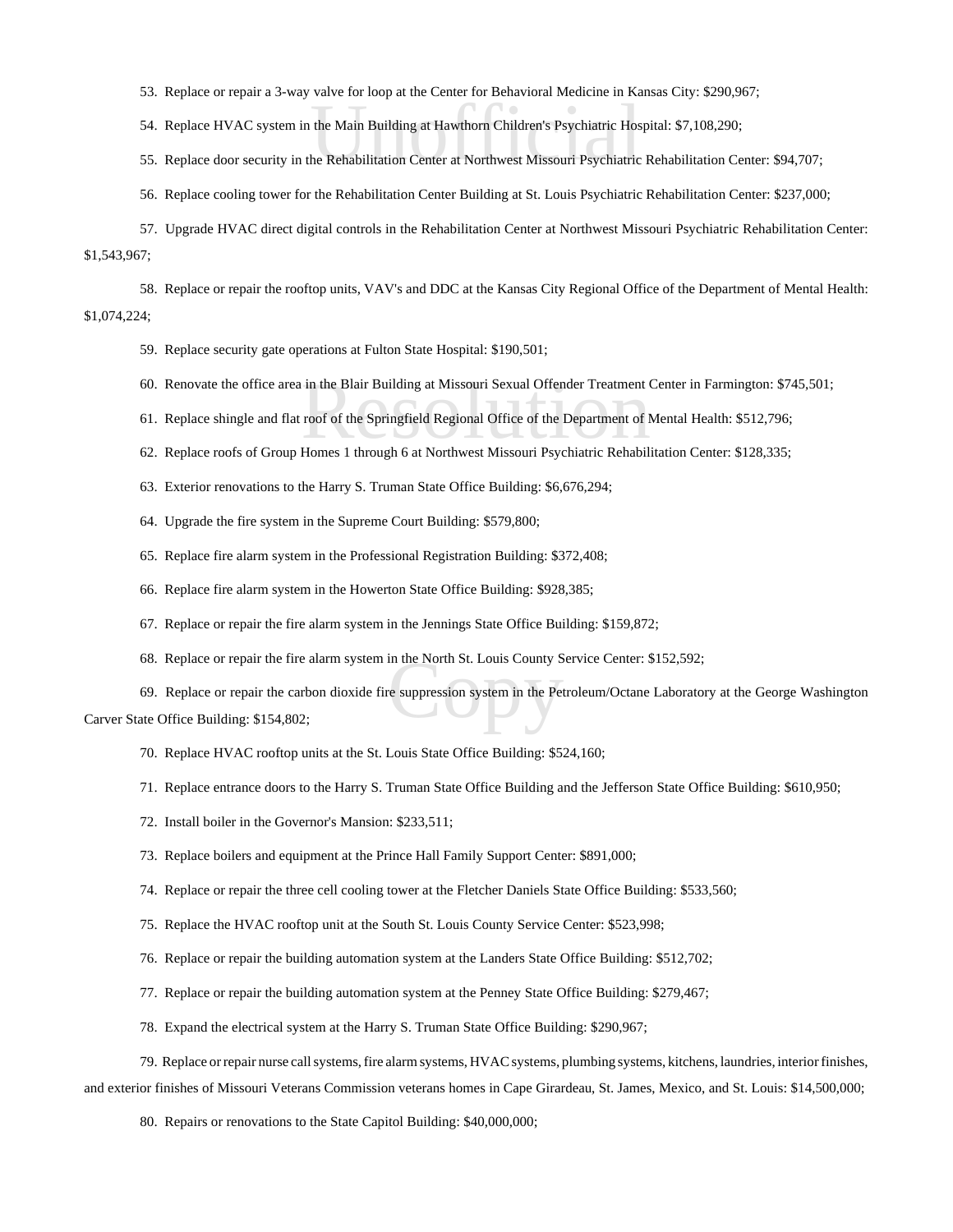81. Repairs or renovations to the State Capitol Annex: \$35,000,000;

members of the Missouri General Assembly hereby approve Be It Further Resolved that the members of the Missouri General Assembly hereby approve the following projects at state parks and state historic sites:

1. In the Central Region, a total of \$3,208,700 on the following projects:

(1) Facility renovation and repair, infrastructure upgrade, and renovation of Civilian Conservation Corps structures at Arrow Rock State Historic Site: \$1,285,000;

(2) Infrastructure upgrades at Bothwell Lodge State Historic Site: \$50,000;

(3) Infrastructure upgrades at Finger Lakes State Park: \$1,753,700; and

(4) Infrastructure upgrades at Van Meter State Park: \$120,000;

2. In the Lakes Region, a total of \$14,750,000 on the following projects:

tal of \$14,750,000 on the following projects:<br>pair, infrastructure upgrade, and renovation of Civilian Conserva (1) Facility renovation and repair, infrastructure upgrade, and renovation of Civilian Conservation Corps structures at Bennett Springs State Park: \$3,480,000;

(2) Infrastructure upgrades and renovation of Civilian Conservation Corps structures and related site structures at Lake of the Ozarks State Park: \$6,515,000;

- (3) Infrastructure upgrades at Pomme de Terre State Park: \$565,000;
- (4) Facility renovation and repair at Prairie State Park: \$150,000;
- (5) Infrastructure upgrades and renovation of Civilian Conservation Corps structures at Roaring River State Park: \$3,350,000;
- (6) Infrastructure upgrades at Stockton State Park: \$160,000; and
- (7) Infrastructure upgrades at Table Rock State Park: \$530,000;
- tate Park: \$530,000;<br>85,000 on the following project: 3. In the Northeast Region, a total of \$10,085,000 on the following projects:
- (1) Infrastructure upgrades at Battle of Athens State Historic Site: \$70,000;
- (2) Infrastructure upgrades and renovation of Civilian Conservation Corps structures at Crowder State Park: \$785,000;

(3) Infrastructure upgrades and renovation of Civilian Conservation Corps structures and related site structures at Cuivre River State Park: \$3,070,000;

- (4) Infrastructure upgrades at Graham Cave State Park: \$35,000;
- (5) Infrastructure upgrades and renovation of Civilian Conservation Corps structures at Mark Twain State Park: \$425,000;
- (6) Facility renovation and repair at Mark Twain Birthplace State Historic Site: \$750,000;
- (7) Infrastructure upgrades and renovation of Civilian Conservation Corps structures at Pershing State Park: \$545,000;
- (8) Infrastructure upgrades at Thousand Hills State Park: \$3,360,000;
- (9) Facility renovation and repair at Union Covered Bridge State Historic Site: \$800,000; and
- (10) Infrastructure upgrades at Wakonda State Park: \$245,000;
- 4. In the Kansas City Region, a total of \$3,500,000 on the following projects: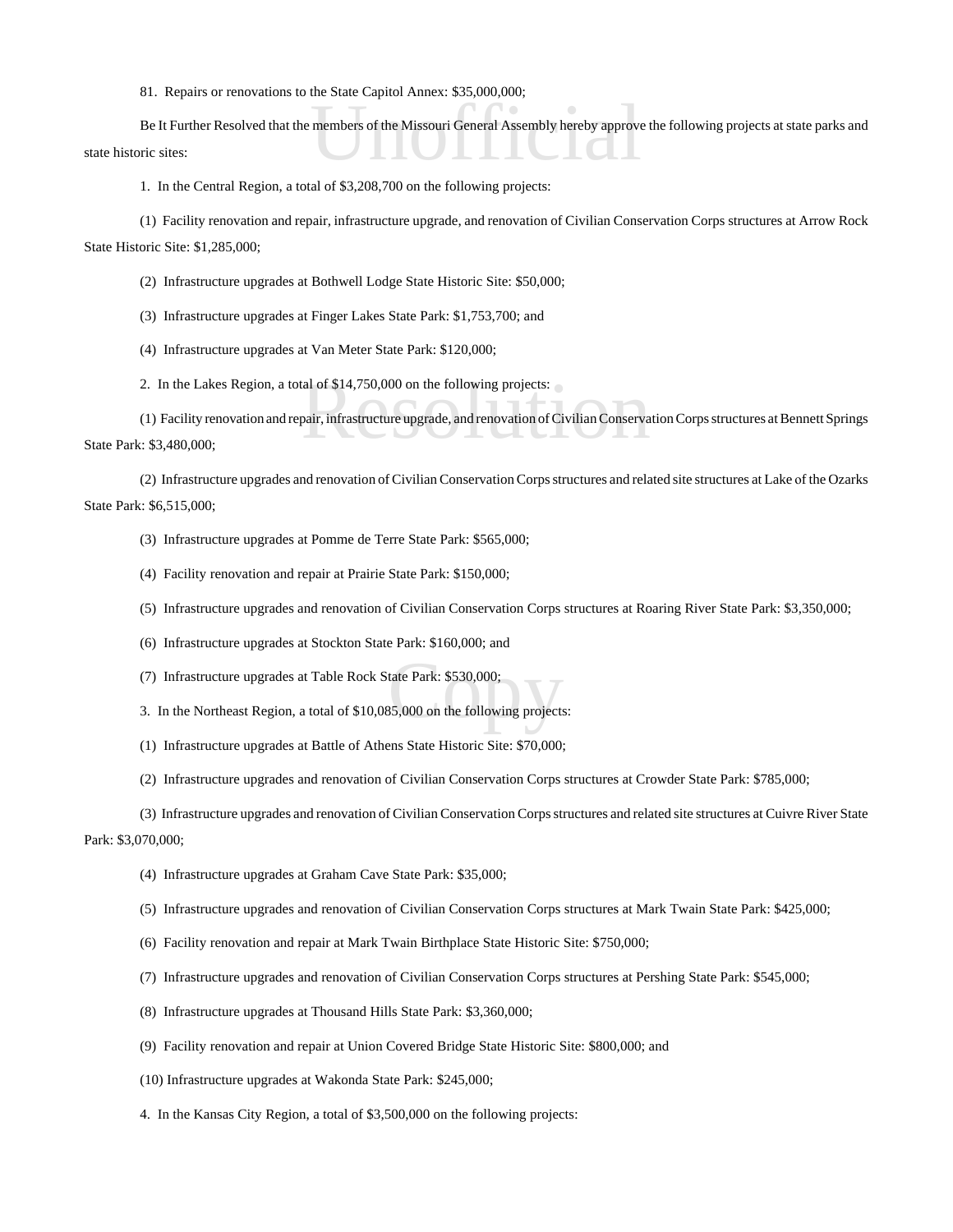(1) Infrastructure upgrades at Confederate Memorial State Historic Site: \$85,000;

I renovation of Civilian Conservation Corps structures and re (2) Infrastructure upgrades and renovation of Civilian Conservation Corps structures and related site structures at Knob Noster State Park: \$2,115,000;

- (3) Infrastructure upgrades and renovation of Civilian Conservation Corps structures at Lewis and Clark State Park: \$360,000;
- (4) Infrastructure upgrades at Wallace State Park: \$140,000; and
- (5) Infrastructure upgrades at Weston Bend State Park: \$800,000;
- 5. In the Southeast Region, a total of \$7,765,000 on the following projects:
- (1) Infrastructure upgrades at Fort Davidson / Battle of Pilot Knob State Historic Site: \$100,000;
- (2) Infrastructure upgrades at Lake Wappapello State Park: \$195,000;
- (3) Facility renovation and repair, infrastructure upgrade, and renovation of Civilian Conservation Corps structures at Montauk State<br>(4) Eacility renovation and repair at Opondaga Cave State Park: \$750,000; Park: \$1,825,000;
	- (4) Facility renovation and repair at Onondaga Cave State Park: \$750,000;
- (5) Facility renovation and repair, infrastructure upgrades, and renovation of Civilian Conservation Corps structures and related sites

structures at Sam A. Baker State Park: \$4,490,000; and

- (6) Infrastructure upgrades at Trail of Tears State Park: \$405,000; and
- 6. In the St. Louis Region, a total of \$9,775,000 on the following projects:
- (1) Infrastructure upgrades and renovation of Civilian Conservation Corps structures at Dr. Edmunds A. Babler Memorial State Park: \$4,605,000;
	- tate Park: \$205,000;<br>ark: \$500,000; (2) Infrastructure upgrades at Castlewood State Park: \$205,000;
	- (3) Infrastructure upgrades at Hawn State Park: \$500,000;
- (4) Infrastructure upgrades and renovation of Civilian Conservation Corps structures and related site structures at Meramec State Park: \$2,460,000;
	- (5) Facility renovation and repair at Scott Joplin House State Historic Site: \$100,000;
	- (6) Infrastructure upgrades at St. Francois State Park: \$160,000;
	- (7) Infrastructure upgrades at St. Joe State Park: \$195,000; and

(8) Infrastructure upgrades, renovation of Civilian Conservation Corps structures and related site structures at Washington State Park:

## \$1,550,000; and

Be It Further Resolved that amounts not spent on a state park or state historic site project may be expended on other state park or state historic site projects in the same region; and

Be It Further Resolved that the members of the Missouri General Assembly state the intent of the General Assembly, during each fiscal year of the state during the term of such revenue bonds, to appropriate funds sufficient to pay the debt service on such revenue bonds; and

Be It Further Resolved that the members of the Missouri General Assembly authorize and direct the Office of Administration and